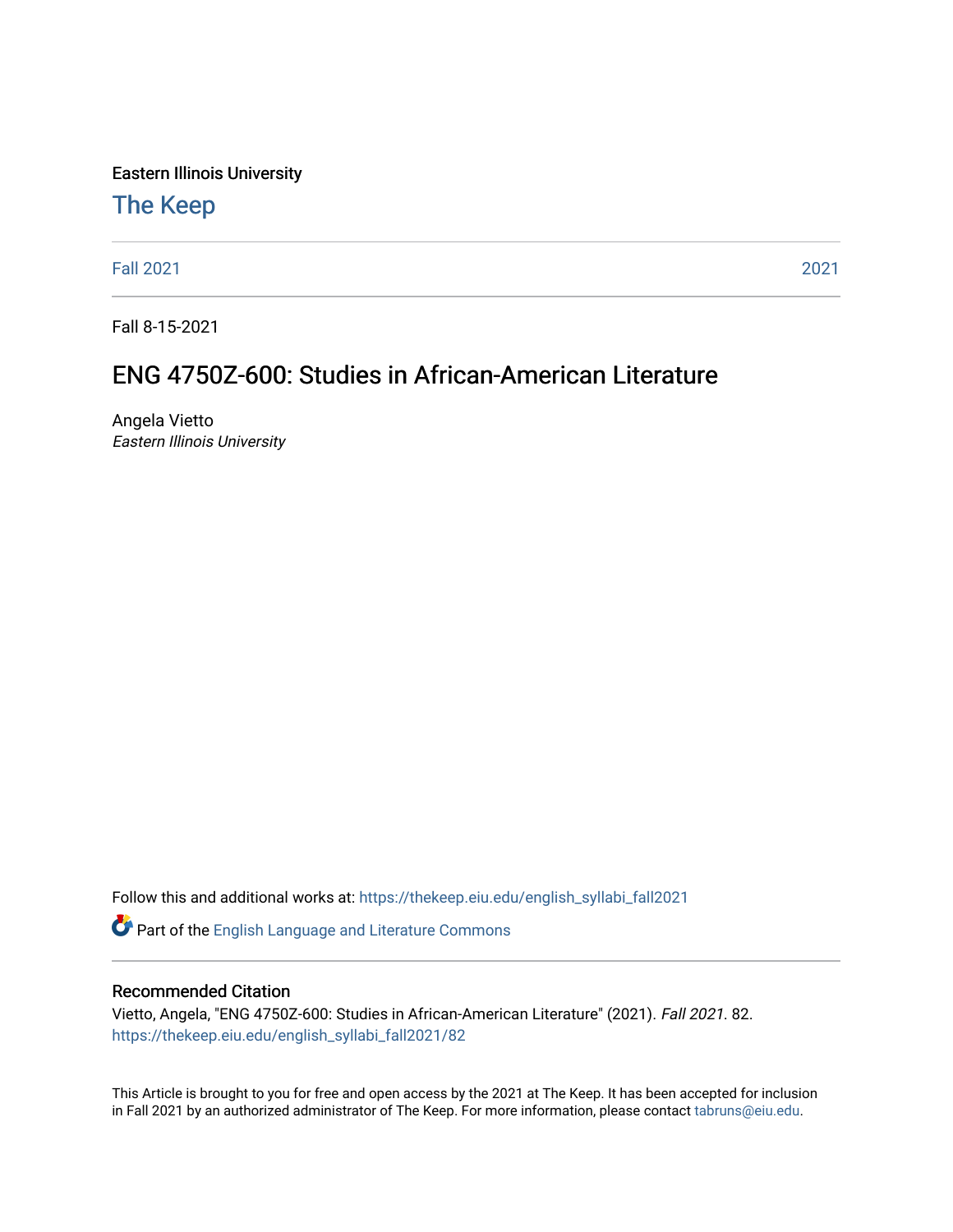# **English 4750: Studies in African-American Literature Fall 2021**

Prof. Angela Vietto Office hours: By appointment, online or in the office:<https://calendly.com/vietto/30min> Office landline 217-581-2428 Cell 217-549-3203 (feel free to text between 9 am and 9 pm)

# **Course Description:**

African-American literature as presented in courses most often begins with mid-19th-century authors, and often focuses largely on 20th-century or contemporary literature. And there are good reasons to focus on those materials—a lot of tremendously great and culturally important writing. But this tendency can give the unfortunate impression that earlier writing by Africans and African-Americans in English didn't exist before the 1840s or so.

In this course, we will take the opportunity to read the earliest African-American writing, primarily before 1800. This will mean engaging with life-writing in a variety of forms; poetry, which was the most prestigious literary genre of the  $17<sup>th</sup>$  and  $18<sup>th</sup>$  centuries; and other popular  $18<sup>th</sup>$ -century genres such as sermons, essays, and letters. While these texts often deal with incredibly difficult circumstances, including the worst examples of inhumanity, they also show us the resilience of people who resisted their dehumanization and fought back in literary culture as one of many tools of resistance.

# **Texts:**

- From TRS, just one book: *The Interesting Narrative*
- Most of our texts are digital, supplied through D2L
- For our final project, I will ask you to select and work with a contemporary text, which you'll need to obtain from Booth Library or your local library if you are not on campus (or of course you're also welcome to purchase a copy instead).

#### **Learning Objectives**

- 1. To provide strategies for reading, analyzing, and appreciating works of early African-American literature for the insight they provide about relevant genres (autobiography, poetry, protest literature, and maybe a bit of fiction) as well as early American history and culture.
- 2. To allow each member of the class to engage the significant issues and questions raised by the texts through writing, research, creativity, and discussion forums.
- 3. To assist in the development of skills of critical reading, analytical thinking, and argumentative writing.

**Student Disability Services:** If you are a student with a documented disability in need of accommodations to fully participate in this class, please contact Student Disability Services (SDS). All accommodations must be approved through SDS. Please stop by McAfee Gym, room 1210 or call 217-581-6583 to make an appointment.

**Academic integrity:** Students are expected to maintain principles of academic integrity and conduct as defined in EIU's Code of Conduct (http://www.eiu.edu/judicial/studentconductcode.php). Violations will be reported to the Office of Student Standards

**The Student Success Center:** Students who are having difficulty achieving their academic goals are encouraged to contact the Student Success Center (www.eiu.edu/~success) for assistance with time management, test taking, note taking, avoiding procrastination, setting goals, and other skills to support academic achievement. The Student Success Center provides individualized consultations. To make an appointment, call 217-581-6696, or go to McAfee Gym, Room 1301.

**The Electronic Writing Portfolio:** Any written project of 750 words or longer written for this class would be suitable for submission to the EWP. Submissions must be made by the last day of finals week at the end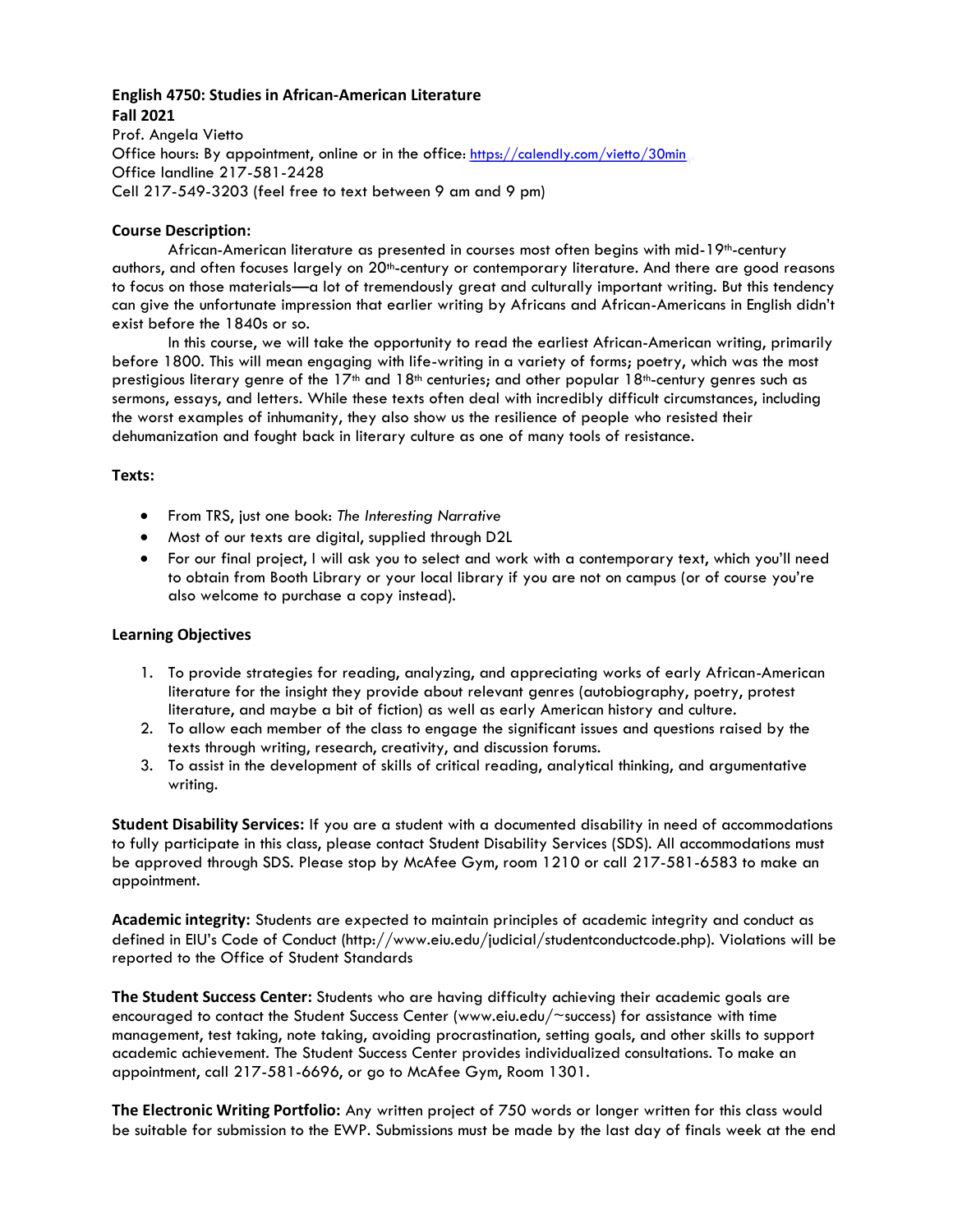of the semester. Earlier deadlines apply for graduating seniors. *Note: The EWP requirement applies to undergraduate students only.*

**The English Department Statement on Plagiarism:** Any teacher who discovers an act of plagiarism— "The appropriation or imitation of the language, ideas, and/or thoughts of another author, and representation of them as one's own original work" (*Random House Dictionary of the English Language*) has the right and responsibility to impose upon the guilty student an appropriate penalty, up to and including immediate assignments of a grade of F for the assigned essay and a grade of F for the course, and to report the incident to the Office of Student Standards. Respect for the work of others should encompass all formats, including print, electronic, and oral sources.

**Writing Center:** I encourage you to use EIU's Writing Center located at 3110 Coleman Hall. This free service provides one-to-one conferences with writing center consultants who can help you with brainstorming, organizing, developing support, documenting your papers, and working with sentence-level concerns. The writing center is open to help any student from any major at any stage of his or her writing process, and its system of one-to-one conferences demonstrates value and respect for individual writers, all of whom can benefit from feedback about their works in progress. Scheduling information is provided via the Writing Center link on the home page of our course.

**English Teacher Education Majors:** Students seeking Teacher Certification in English Language Arts should provide each of their English Department professors with a copy of the yellow form called "Application for English Department Approval to Student Teach" before the end of the semester. These forms are available online here: <https://www.eiu.edu/english/machform/view.php?id=19831>.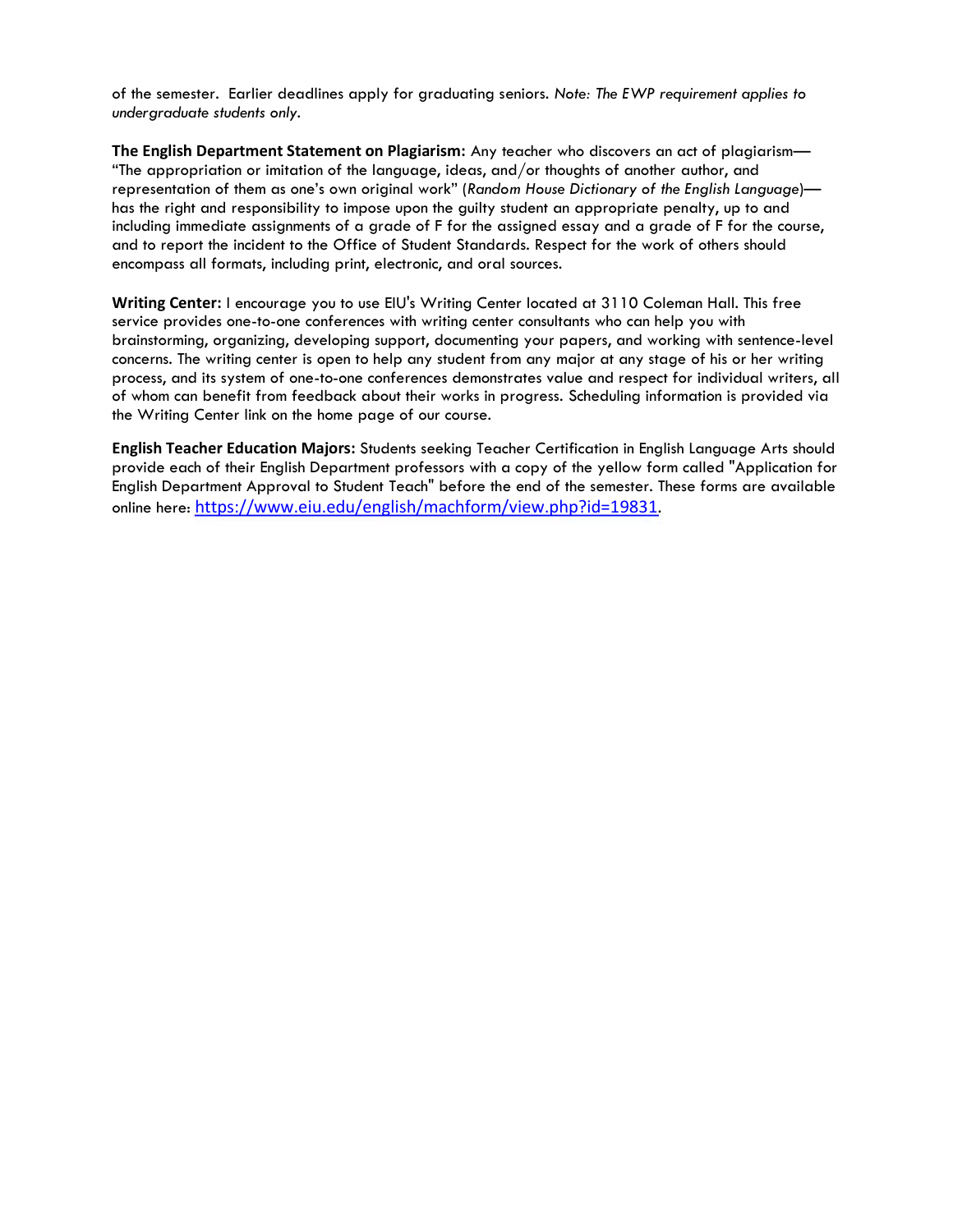**Assignments, Deadlines & Extensions:** If an emergency arises and you must miss a deadline, please let me know, preferably by text message, before the deadline and simply ask for an extension. If you do this—again, before the deadline—there will be no penalty to your grade.

**Graduate Students and Undergraduates:** This course is open to both upper-division students at the undergraduate level and to graduate students. Like all courses at the 4750-4999 level, the course has some additional expectations for anyone taking the course for graduate credit (which includes graduate students as well as undergraduates in the accelerated BA/MA program who are taking the course for credit in both programs). Specifically, those taking the course for graduate credit will be expected to use more secondary sources in both the mid-term essay and the final essay, which may naturally tend to lengthen those essays a few pages beyond the length expected for undergraduate students.

#### **Grading & Assignments Final Grading Scale**

| Reading & discussion postings | 40% |  | $90 - 100\%$ |
|-------------------------------|-----|--|--------------|
| quizzes                       |     |  |              |
| Mid-term essay                | 20% |  | 80-89.99%    |
| Contemporary lit presentation | 20% |  | 70-79.99%    |
| Final project                 | 20% |  | 60-69.99%    |
|                               |     |  |              |

| 40% | А | 90-100%          |
|-----|---|------------------|
|     |   |                  |
| 20% | B | 80-89.99%        |
| 20% |   | 70-79.99%        |
| 20% |   | 60-69.99%        |
|     |   | 59.99% and below |

**Reading & discussion postings:** Many students have some discussion posting fatigue from last year. But discussing literature is how we further our analytical thinking about it, and is central to the work of a literature course. So: (a) I've given a large percentage of the course grade to discussion postings, in order to give you adequate credit for doing the most central part of the work of the course, (b) I am more interested in *quality* than quantity in your discussion postings (more instructions in D2L) and (c) we will not have reading quizzes as long as discussion postings demonstrate that most people are doing most of the reading in a serious way.

**Mid-term essay:** The mid-term essay will ask you to write in response to one of the texts we read during weeks 1-6, considering both its literary characteristics and some aspect of cultural history to aid in developing your interpretation of the text. An opportunity for revision will be offered in the second half of the semester.

**Contemporary lit presentation:** You will select a work of contemporary fiction/film (since, say, the 1960s or so) that deals with the historical era we have been reading, and analyze it in light of what you've learned from the readings in our course. I'll ask you to produce a presentation for the rest of the class in which you present your analysis. Ideally, this will be a video presentation, but if that's a difficulty, you can talk with me about possibilities.

The **final project** will be wide open, with a few constraints. Pedgagical, creative/analytical, public humanities, and traditional academic essay options will be available.

#### **Reading Schedule**

*Note: In addition to readings listed below, each week will include a video lecture or other resources and one or in some cases two discussion postings. For specific deadlines and detailed instructions for major assigments, see D2L.*

Week 1 Aug 23 – 29

**Introductions Primary text:** *Some Memoirs of the Life of Job* (1734)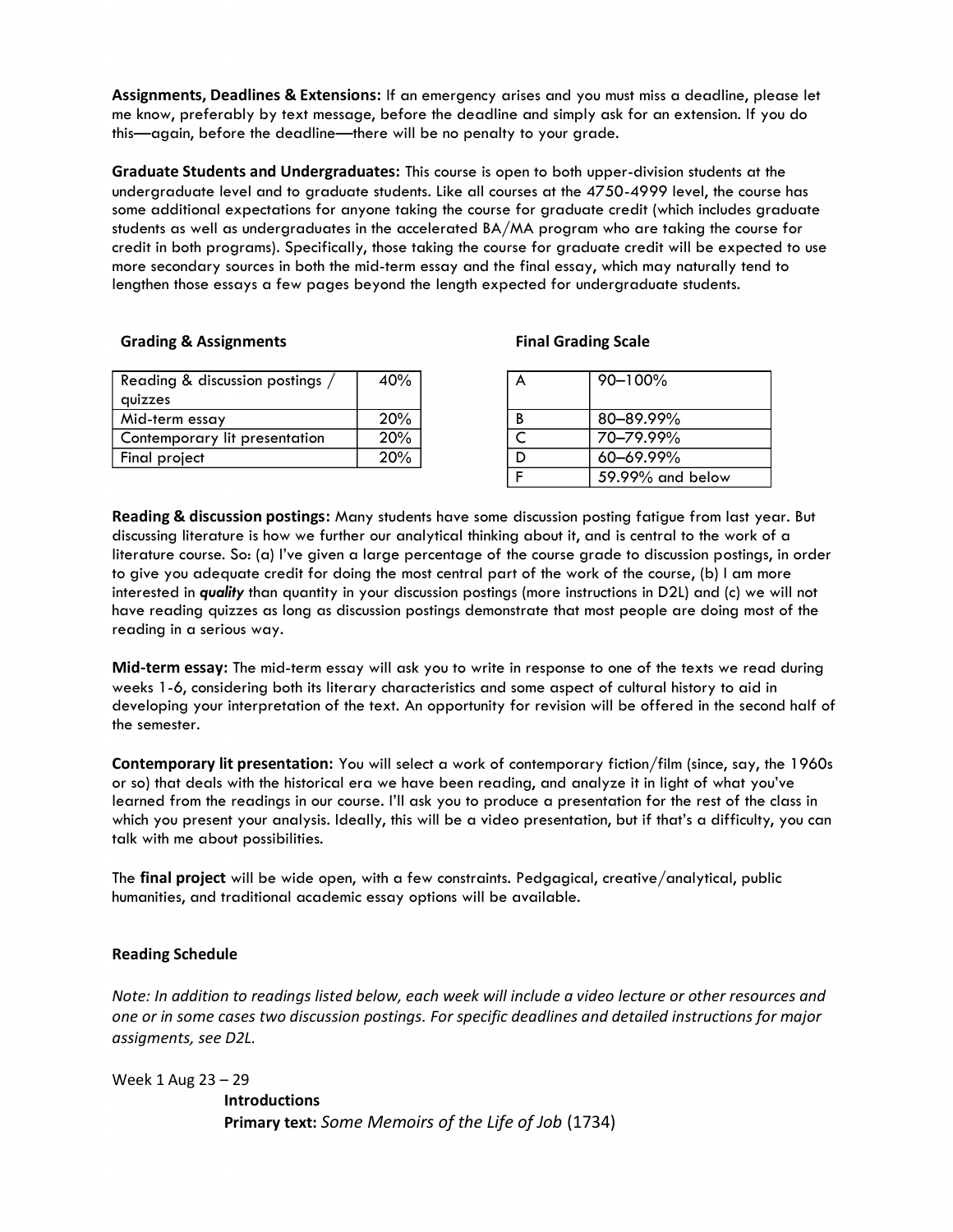#### Week 2 Aug 30 – Sept 5

# **Primary texts (several short ones this week):**

*A Narrative of the Uncommon Sufferings, and Surprizing Deliverance of Briton* (1760)

*The Life and Dying Speech of Arthur* (1768)

*A Narrative of the Most Remarkable Particulars in the Life of James Albert Ukawsaw Gronniosaw, an African Prince* (1770)

### Week 3 Sept  $6 - 12$

**Primary text:** Phillis Wheatley, *Poems on Various Subjects* **Secondary:** Cluster on Age of Phillis from special issue on race, religion, and revolution in *Studies in Religion and the Enlightenment*

# Week 4 Sept 13 – 19

**Primary texts:** Declaration of Independence and Lemuel Haynes, *Liberty Further Extended* (1776)

# Week 5 Sept 20 – 26

**Primary text:** *Letters of the Late Ignatius Sancho* (1782)

# Week 6 Sept 27 – Oct 3

# **Primary texts:**

Belinda, "Petition of an African Slave" (1782) *A Narrative of the Lord's Wonderful Dealings with John Marrant, a Black* (1785) *The Life and Confession of Johnson Green* (1786)

#### Week 7 Oct 4 – 10

**Writing week: mid-term essay**